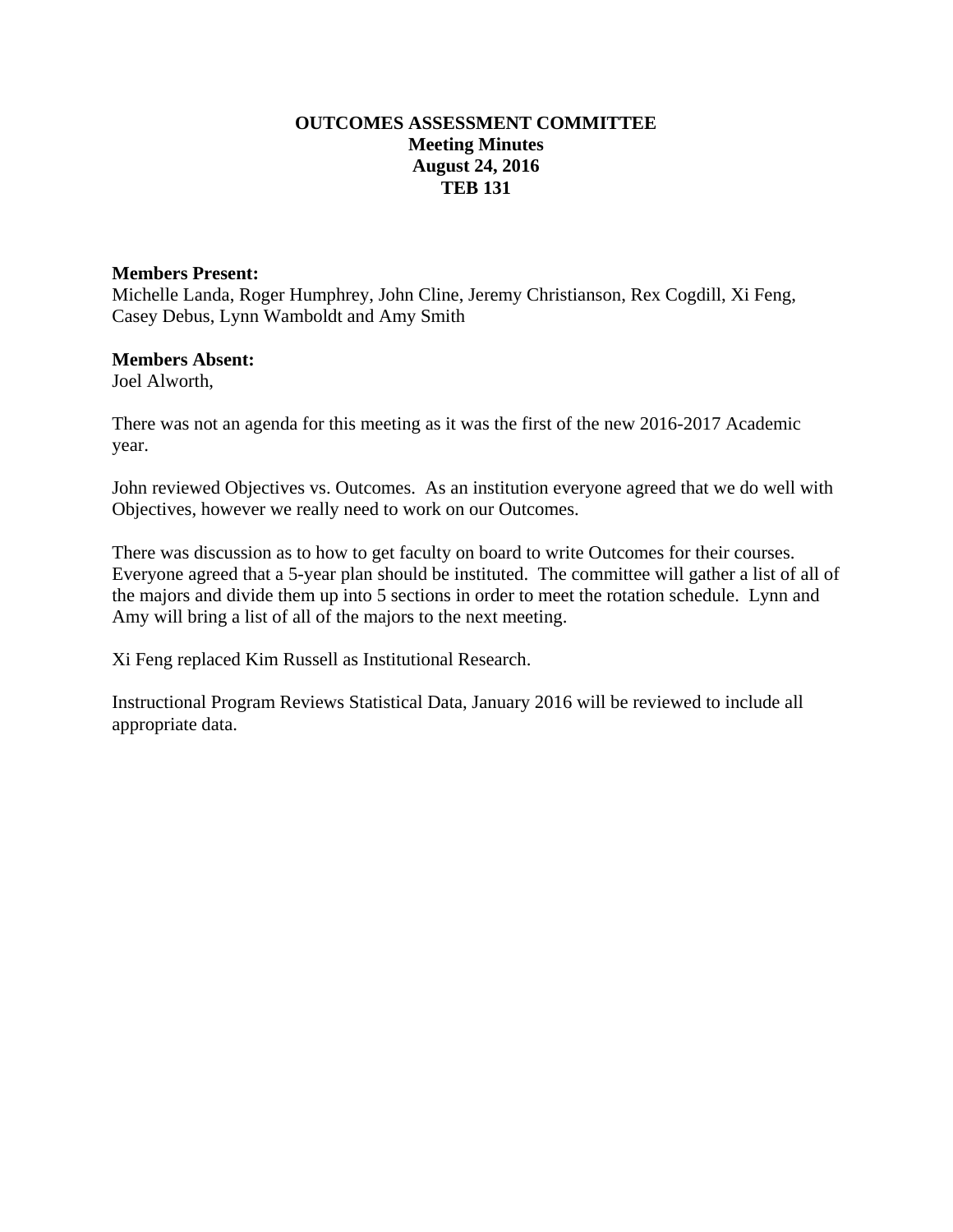## **OUTCOMES ASSESSMENT COMMITTEEE Meeting Minutes September 1, 2016 Board Room**

#### **Members Present:**

Casey Debus John Cline Xi Feng Debbie Ochsner Bob Schmalzreid Rex Cogdill Jeremy Christenson Joel Alworth Amy Smith Michelle Landa Sally Watson

## **Members Absent:**

## **New Members**

Bob Schmalzreid from the Science division Ask for a member from Ag & Business department

## **Programs of Instruction for Student Learning Outcomes**

- 1. Goal every course will build Learning Objectives & Outcomes into syllabi
	- Process
		- 1. Start with 1 course from each of the faculty on the committee: COM, SOC, MATH, WELD
		- 2. Work through objectives for each syllabi
		- 3. Develop process & timeline as each syllabus is worked through
			- any shortcuts
			- training modules
		- 4. Possibly send out a module or outline of process through LancerNet for faculty participation
		- 5. Take to Academic Leadership Team
			- ask Division Chairs and Department Heads for help developing a schedule and participation

## **Learning Outcomes Review as Part of Program Review (article found by Casey Debus)**

- 1. Use of Objectives and Outcomes as a building block of Program Review
	- Objectives & Outcomes
		- Course Assessment
			- Program Assessment
				- Program Review

## **Program Reviews**

## 1. Currently

- All programs are on a 3-year rotation
- Program reviews lack valuable information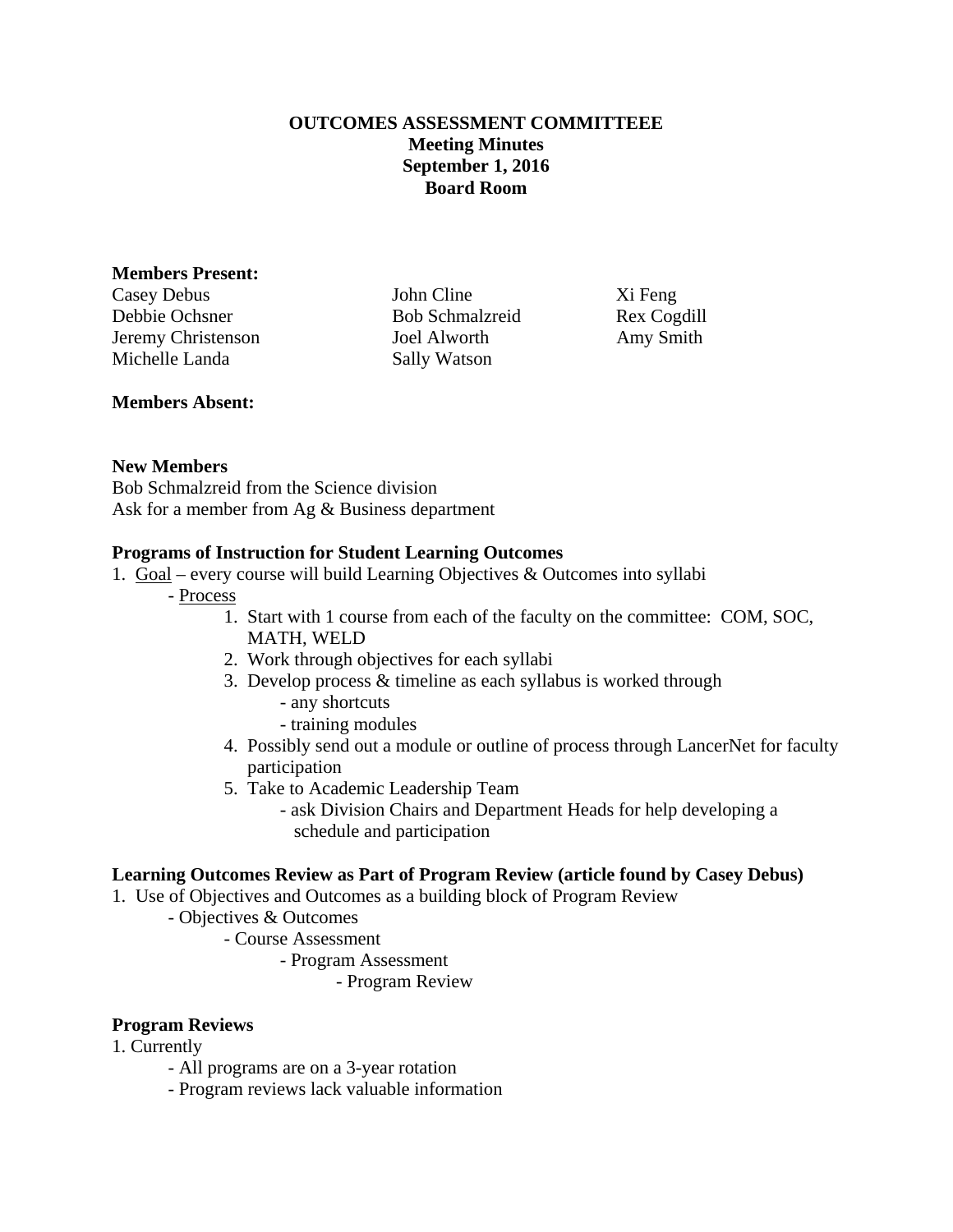#### 2. Revision Goals

- Showcase programs
- Data
- 1. Quantitative vs qualitative
- 2. Online vs. face to face student success
- 3. Number of Students vs graduation rate
- Rubric
	- 1. All programs to be scored thereby comparing apples to apples
- Address any issues/loss of students in program
	- 1. Retention & persistence
- Could also include
	- 1. Student evaluations
	- 2. Student objectives
- 3. Program Reviews of other institutions
	- Jeremy looked through a few other colleges and recommended using Central Oregon Community College as an example
		- 1. Had a good model that covered all aspects
	- Jeremy also reported that LCCC had an acceptable model
	- It was requested that the committee continue looking for great program reviews to use as models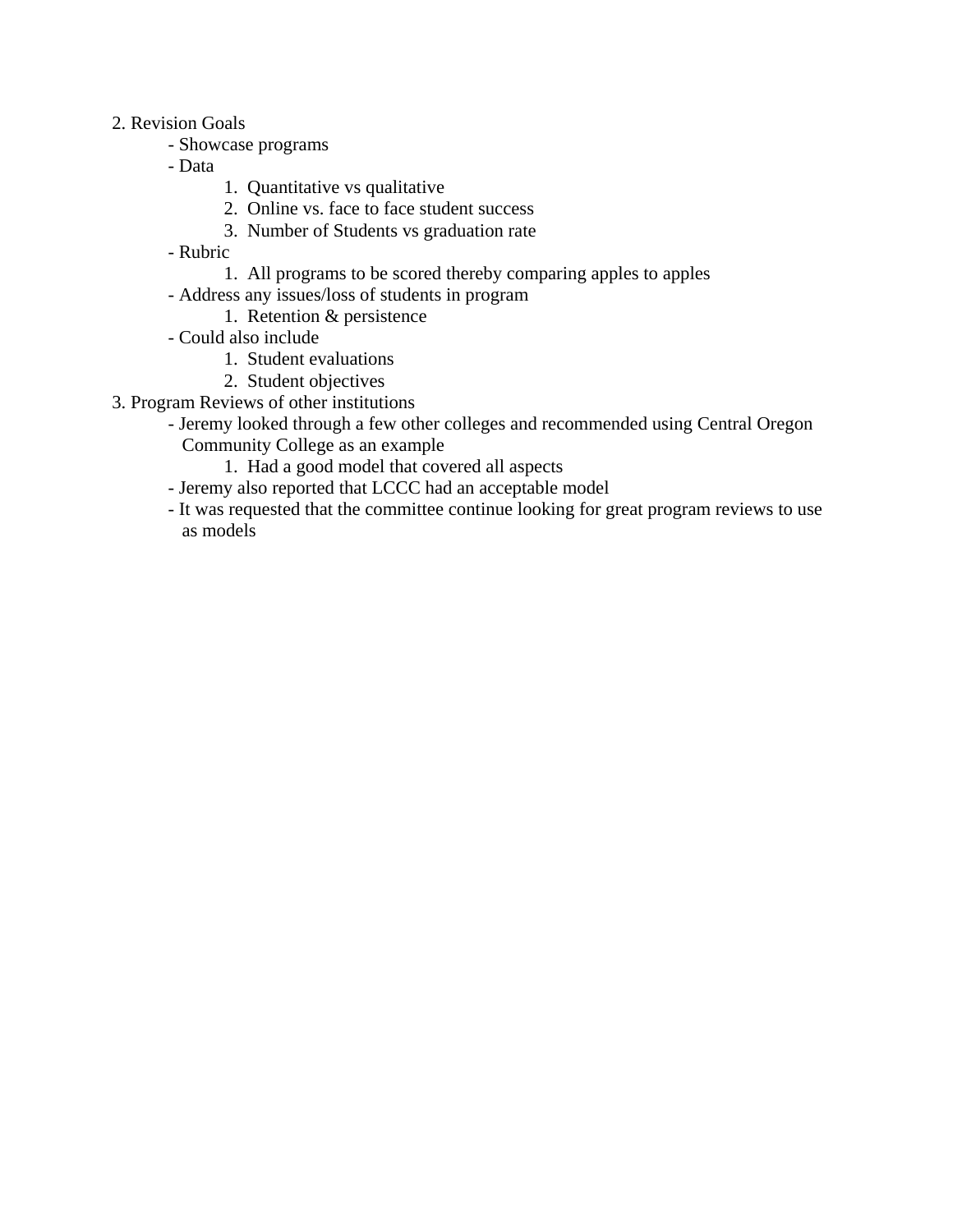## **OUTCOMES ASSESSMENT COMMITTEEE Meeting Minutes October 6, 2016 Board Room**

#### **Members Present:**

Casey Debus John Cline Xi Feng Debbie Ochsner Bob Schmalzreid Rex Cogdill Jeremy Christianson Amy Smith Michelle Landa Roger Humphrey

# **Members Absent:**

Joel Alworth Georgia Younglove

## **Motion to approve minutes from September 1, 2016 meeting made by Jeremy C and seconded by Debbie O**

## **Intent to Graduate Survey:**

- 80% of surveys submitted for previous year has been input into Survey Monkey
- Continue to gather Graduate Surveys
	- To be able to gather, review and use data in Outcomes reports

## **Outcomes Assessment Web Page:**

- John C has been working with Keith Smith to get the Outcomes Assessment information up on the webpage
- Continuing to work on information

# **Writing Course Outcomes/Objectives**

• John gave handouts, how to write objectives/outcomes

# **Member from Ag & Business Department**

• John contacted Monte – Monte will ask for volunteers from his Department (Georgia Younglove volunteered)

# **Schedule for Developing Schedule and Participation**

- Michelle talked with ALT
	- Science and Humanities Divisions are on board
	- Working on VTTK, WELD and AG are interested, but want faculty on board before complete commitment
- Would like a 5 year schedule to work all courses in
- Amy will get a list of all courses offered for next meeting so that the committee can work on the schedule
- Michelle wants the courses offered Concurrently written first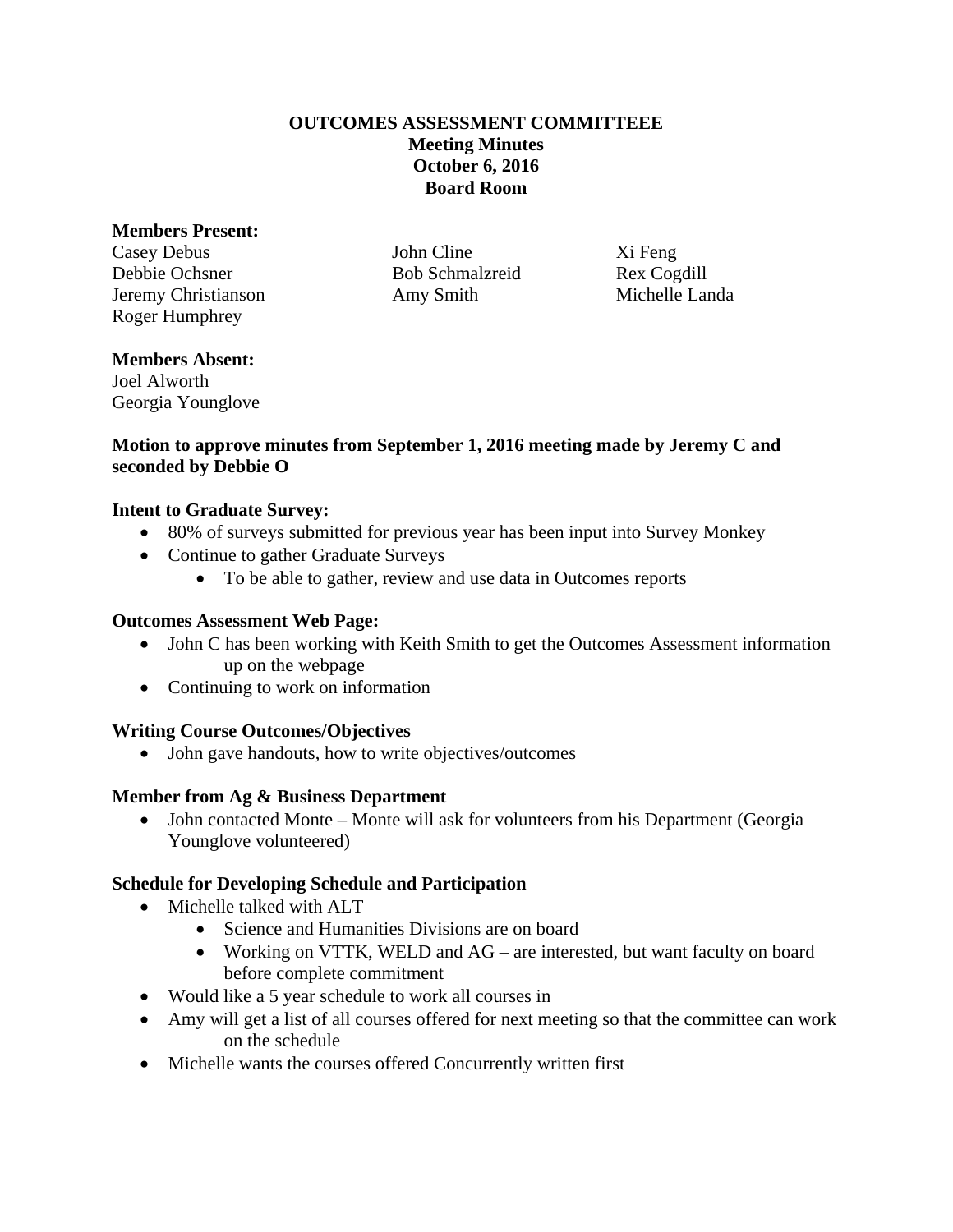### **OUTCOMES ASSESSMENT COMMITTEEE Meeting Minutes December 1, 2016 12:00-1:00PM TEB 131**

#### **Members Present:**

Casey Debus John Cline Xi Feng Debbie Ochsner Bob Schmalzreid Rex Cogdill Amy Smith Georgia Younglove Joel Alworth

### **Members Absent:**

Roger Humphrey Michelle Landa Jeremy Christenson

#### **Motion to approve minutes from October 6, 2016 meeting made and passed**

#### **Outcomes Assessment Report Progress:**

- Xi provided data regarding CAAP tests
	- Reading has improved, initiative had been made to improve reading scores, however not sure if that is why results have improved
	- Before break, John hopes to have the Outcomes Assessment report completed and will send it out for Committee Members to review before official submission to the Board
	- John would like to present the official report no later than the February Board meeting

## **Student Learning Outcomes Progress:**

- John has built an attendance record and engagement in activity/class as a part of students' grade
- Students are scored 1-5 with 1 = rarely and  $5 =$  Fully
- Attendance and engagement can affect students meeting requirement outcomes

## **Strategic Initiate Metrics**

- Dr. Landa charged the Outcome Assessment Committee with:
	- Creating a set of metrics to measure how the college (EWC) is measuring 4-5 official EWC College Strategic Direction goals
	- Work together as a group, possibly utilizing expertise within offices that are outside of the Outcomes Assessment Committee
	- Jeremy Christianson has experience with this type of project and is willing to help
	- John charged the Committee Members to start thinking about where to start the project and what information to include
	- John is going to visit with Dr. Landa to solidify definitions and vision for the project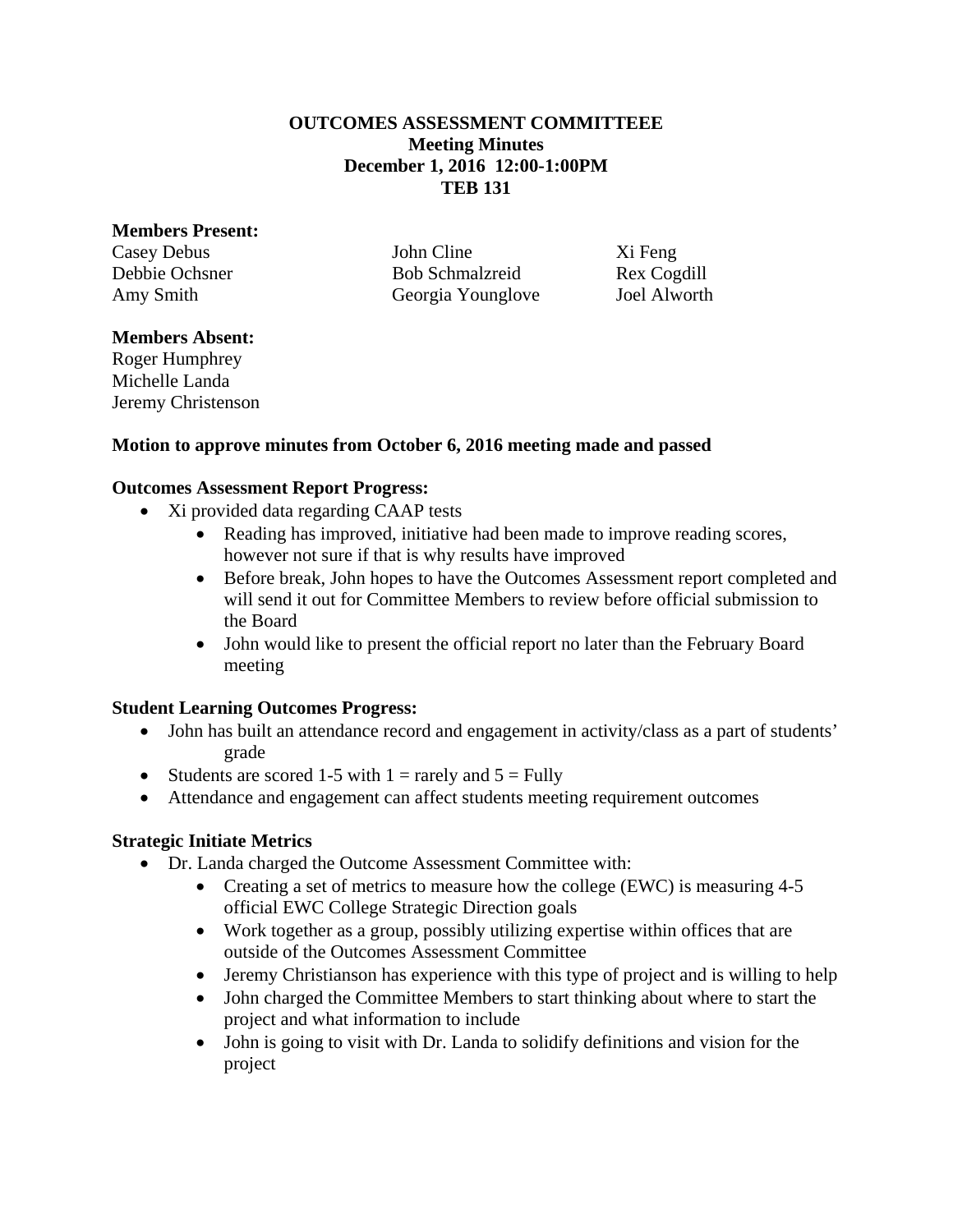- Before the next meeting, Committee Members should identify people who have backgrounds that may be helpful when gathering information and building metric sections.
- Xi recommended researching other institutions' reporting structures; possibly utilizing a format that has already been built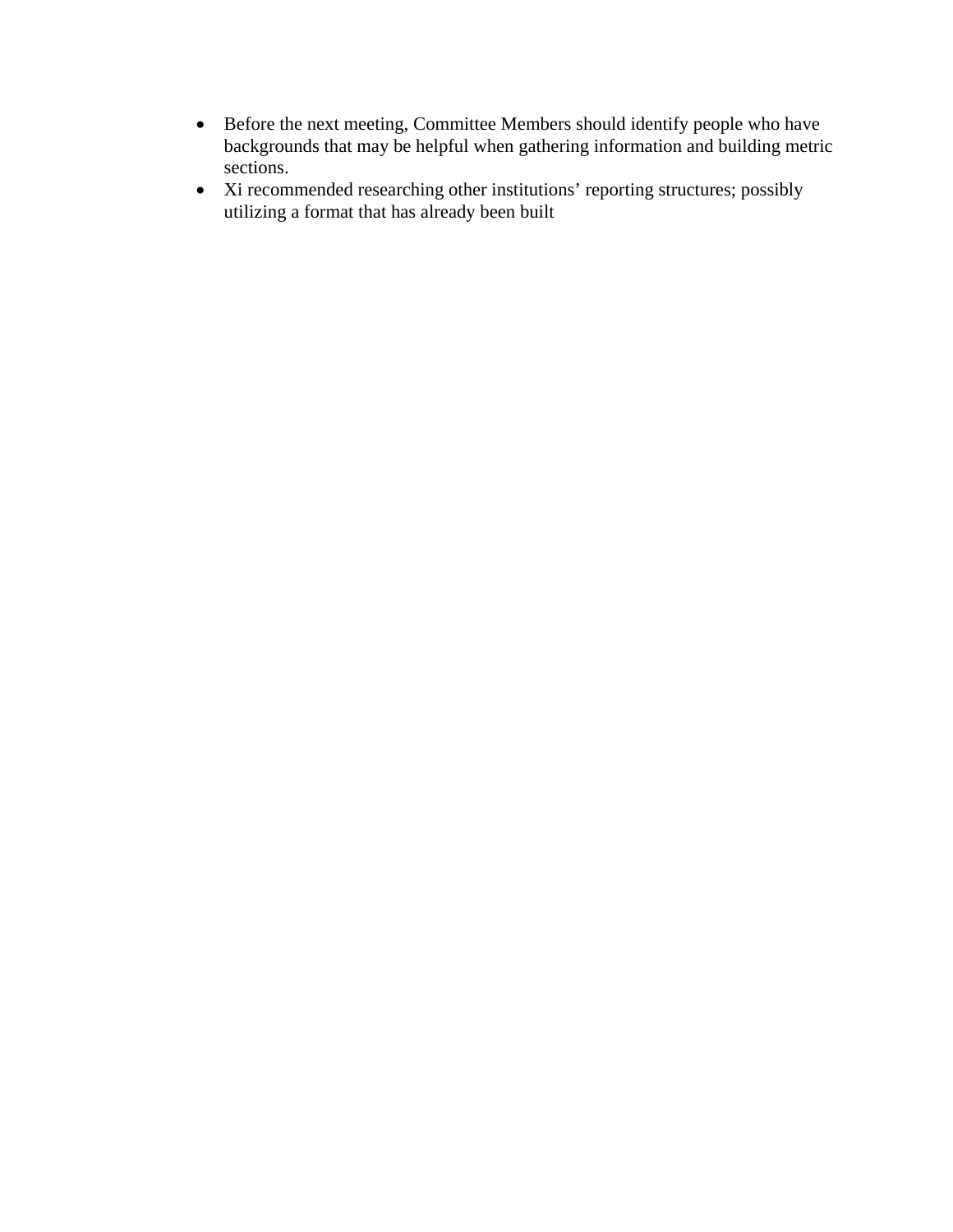### **OUTCOMES ASSESSMENT COMMITTEEE Meeting Minutes February 2, 2017 12:00-1:00PM TEB Board Room**

#### **Members Present:**

Casey Debus John Cline Xi Feng Debbie Ochsner Bob Schmalzreid Rex Cogdill Amy Smith Roger Humphrey Joel Alworth Jeremy Christenson

# **Members Absent:**

Georgia Younglove Michelle Landa

## **Motion to approve minutes from December 1, 2016 meeting made by Jeremy C and seconded by Roger, minutes passed**

## **Indicator of Achievement Planning:**

- John C provided a hand-out to help walk the committee through the creation of "Indicators of Achievement Planning."
- John C created a rough timeline, in which he would like to present to the Board of Trustees during the April meeting.
- Brainstormed as to what data the committee could collect or monitor that would measure whether EWC is successfully meeting the Strategic Initiatives.
	- o As the committee reviewed each initiative, many members suggested altering the wording of the Strategic Initiatives in order to make the verbs active, not passive.
	- o A list of individuals throughout the college, was identified to help gather information that the institution may or may not be already gathering. Or to ask for help in developing a plan to gather additional data.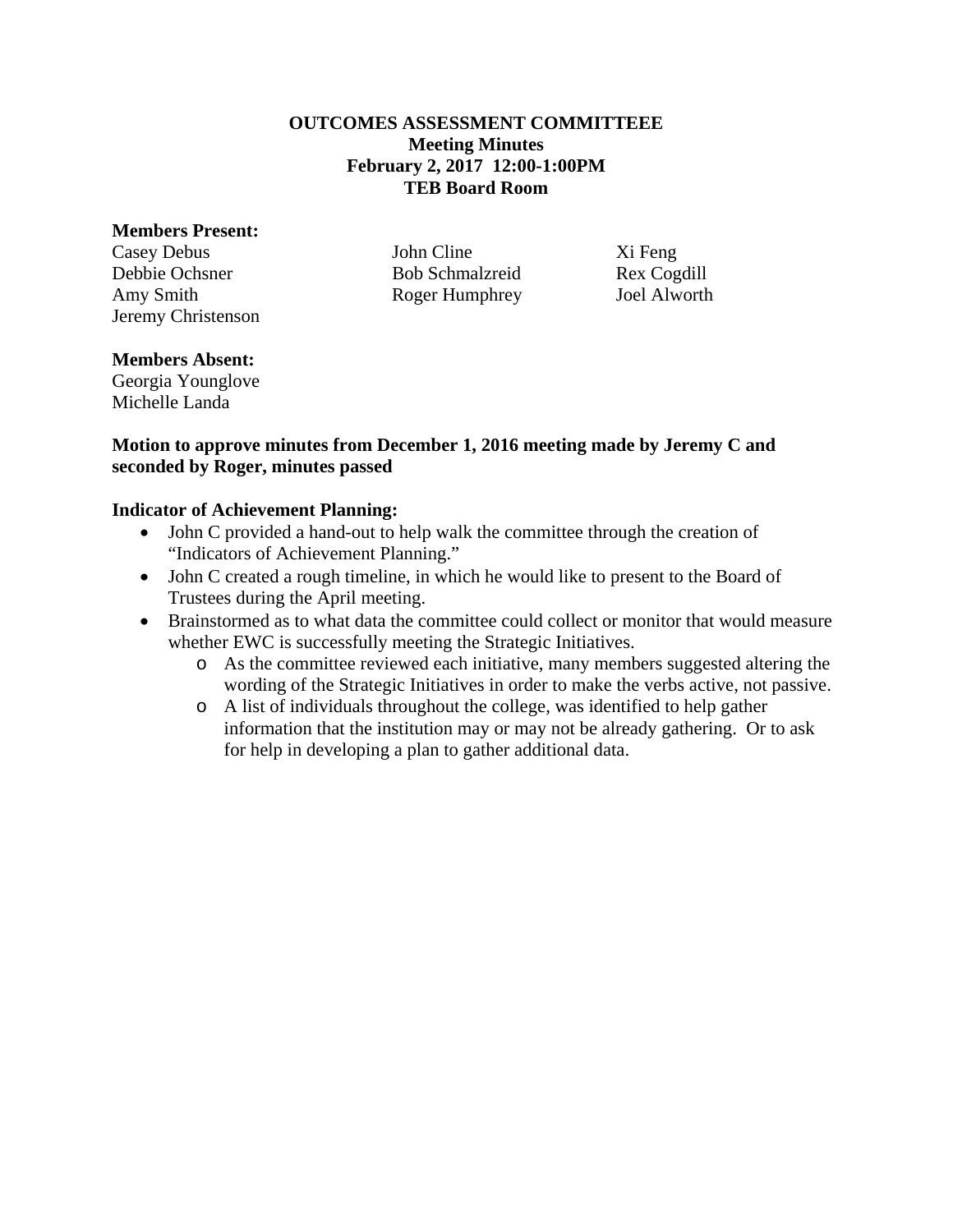### **OUTCOMES ASSESSMENT COMMITTEEE Meeting Minutes March 3, 2017 12:00-1:00PM TEB Board Room**

#### **Members Present:**

Casey Debus **Iohn Cline** Xi Fen Bob Schmalzreid Amy Smith Roger Humphrey Michelle Landa Jeremy Christenson

## **Members Absent:**

Georgia Younglove Joel Alworth Rex Cogdill Debbie Ochsner

## **Motion to approve minutes from February 2nd meeting made by Roger and seconded by Casey, minutes passed**

## **Performance Indicators:**

- Review
	- Michelle announced to the Leadership Team that the Outcomes Assessment Committee is working on the Strategic Direction: Indicators of Achievement project.
	- John Cline was invited to the next Staff Alliance meeting to review the program and ask for volunteers to help with data collection.
- How and Where to Start
	- As a starting point, the committee worked through each Strategic Direction and aligned the Relevant Data items that pertain to each Strategic Direction.
	- With Michelle direction, the committee worked through the Relevant Data items/Indicators of Achievement so that each Indicator only met one Strategic Direction. In addition, each Indicator should only have one measurable item for tracking and reporting Mission fulfillment.
	- What percentage is assigned that shows mission fulfillment?
		- As a part of the Strategic Direction: Indicators of Achievement project, it is the committee's role to suggest a percentage, which will be approved by President's Cabinet.
	- This will be a fluid document.